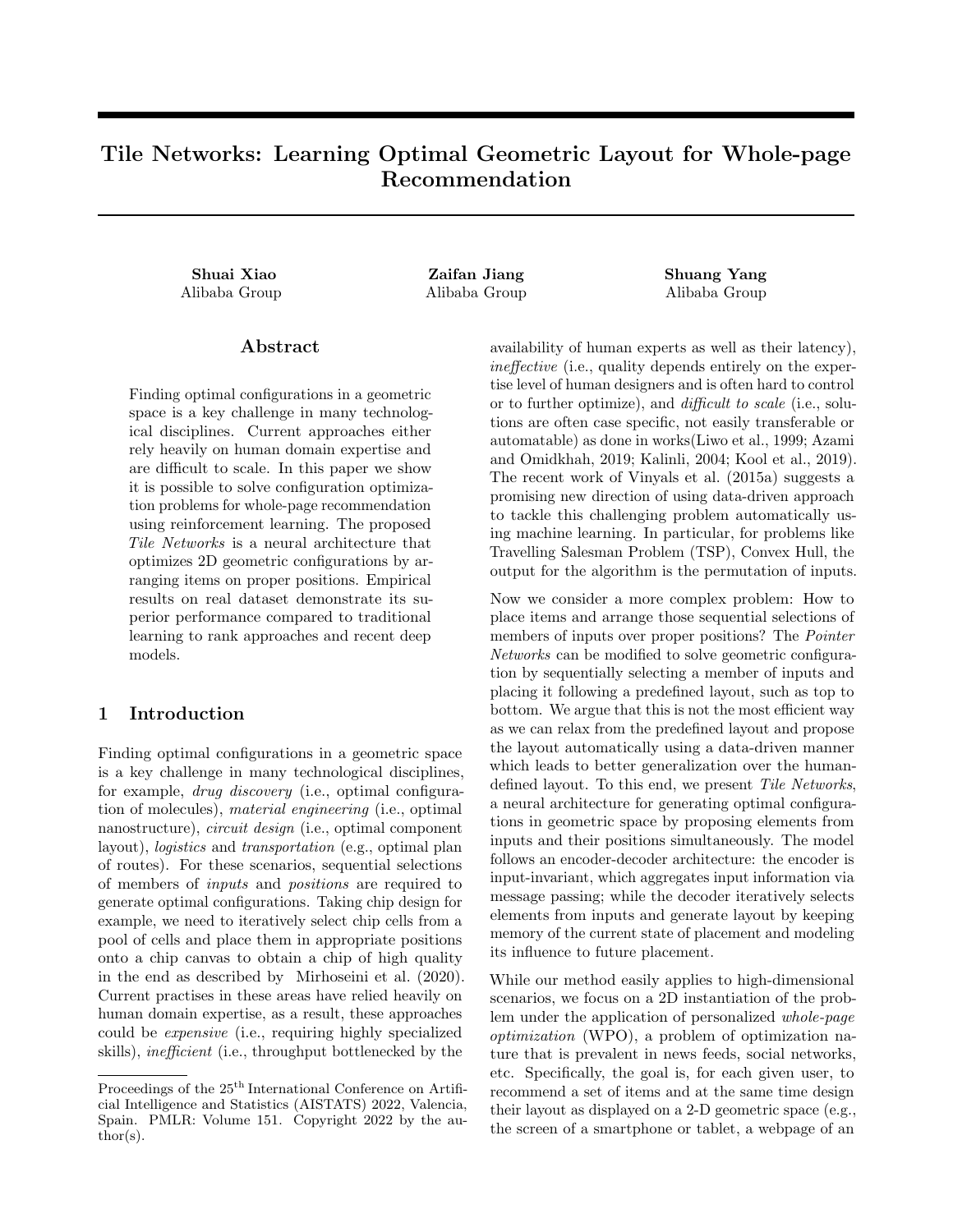e-commerce site) in such a way that an objective of interest (e.g., user clicks, purchases, dwell time, revisits) is optimized. To simplify things, we consider the setting that is typical in today's internet industry, where the layout follows a predefined grid template (usually defined by user-interface designers) and items are to be arranged into the grid-bounded cells called "tiles". Even for this simplified case, the configurational space is combinatorial, i.e., for  $n$  total items (i.e., inventory size) and  $k$  tiles (i.e., display-space size), the total number of possible layouts is  $O({k \choose n} \times k!)$ , which is daunting for any practical setting.

Conventional approaches to recommender system address the problem by estimating the utility of each item, either individually (Agarwal et al., 2019) or as a pair (Rendle et al., 2009) or  $k$ -tuple (Yang et al., 2011), by learning a ranking function. Items are then ranked in a descending order according to the estimated utility, and the top-k list is arranged into tiles following a predefined order, such as top to bottom. These methods solve the WPO problem approximately, and they often work but only to the extent where (1) items can be considered independent such that the utility of the bundle as a whole are decomposable as the sum (or some linear function) of the individual utilities; and (2) the attraction of the whole page depends entirely on the content of these  $k$  items, regardless of their layout. In any realistic scenario, these two assumptions are regarded too restrictive and cannot reflect the truthful reality as shown in works (Ding et al., 2019; Wang et al., 2016; Zhao et al., 2018; Wang et al., 2017). For example, numerous user studies, e.g., Lee and Ahn (2012) have found that there exist complex interaction patterns not only between items but also among the content of the items, their visual appearances and user's attention distribution over the screen. Our work is similar to recent work of Wang et al. (2016) in the sense that the model generates elements from inputs and their layout simultaneously. Wang et al. (2016) proposed using deconvolutional neural networks to generate embedding in each tile. The outputs of the deconv in tiles are mapped to discrete items through computing the distance between output embedding and item embedding.

We design Tile Networks, a neural architecture for generating optimal configurations in geometric, and apply it in the context of personalized whole-page layout in recommender systems. The Tile Networks can be trained using reinforcement learning to optimize the overall quality of the page as a whole (including the selection of items as well as the layout). Experiments in a number of diverse settings show that Tile Networks are able to find configurations that are better than alternative methods with a notable margin. The

contributions of this paper include:

- We propose Tile Networks, a neural architecture for optimizing 2D geometric configurations such as personalized whole-page layout in recommender systems.
- We design a learning framework that solves geometric configurations optimization based on reinforcement learning.
- We testify the Tile Networks over different settings of datasets and the results demonstrate Tile Networks performs better than baselines including Pointer Networks and has a good generalization ability.

#### 2 Problem Formulation

In this section, we formulate the problem of geometric configuration as a combinatorial optimization problem, and propose machine-learning based solutions for it.

## 2.1 Geometric Configuration as Combinatorial Optimization

Given a  $d$ -dimensional configuration space and  $n$  elements, the goal of geometric configuration is to find the optimal placement of those  $n$  elements within the configuration space subject to placement constraints. In this paper, we restrict our attention to the special scenario where the configuration is further constrained onto a grid of size  $k = \ell^d$  within the configuration space, as is common in many applications. For instance, in the WPO problem, the recommended commodities are placed onto an  $\ell^2$  grid each page, where  $\ell$  is the number of rows or columns.

Denoting a set of elements as  $I := [n] := \{1, \ldots, n\},\$  $\Omega := [\ell]^d$ , a configuration space as C can be mathematically defined as a mapping from I to  $\Omega$ . Under a given reward function  $R(C|I)$  that evaluates a configuration's performance under I, the geometric configuration can be posed as an optimization problem

$$
\max_{\theta} R(C|I). \tag{1}
$$

The nature of geometric configuration optimization is combinatorial, and is NP-hard, for which a common solution is the greedy algorithm. In the WPO problem, this boils down to a repeated procedure where the learner greedily selects the next element to place on the grid in a greedy fashion. Furthermore, the learner can re-arrange the elements already selected at each iteration to improve upon the performance of the vanilla-greedy selection.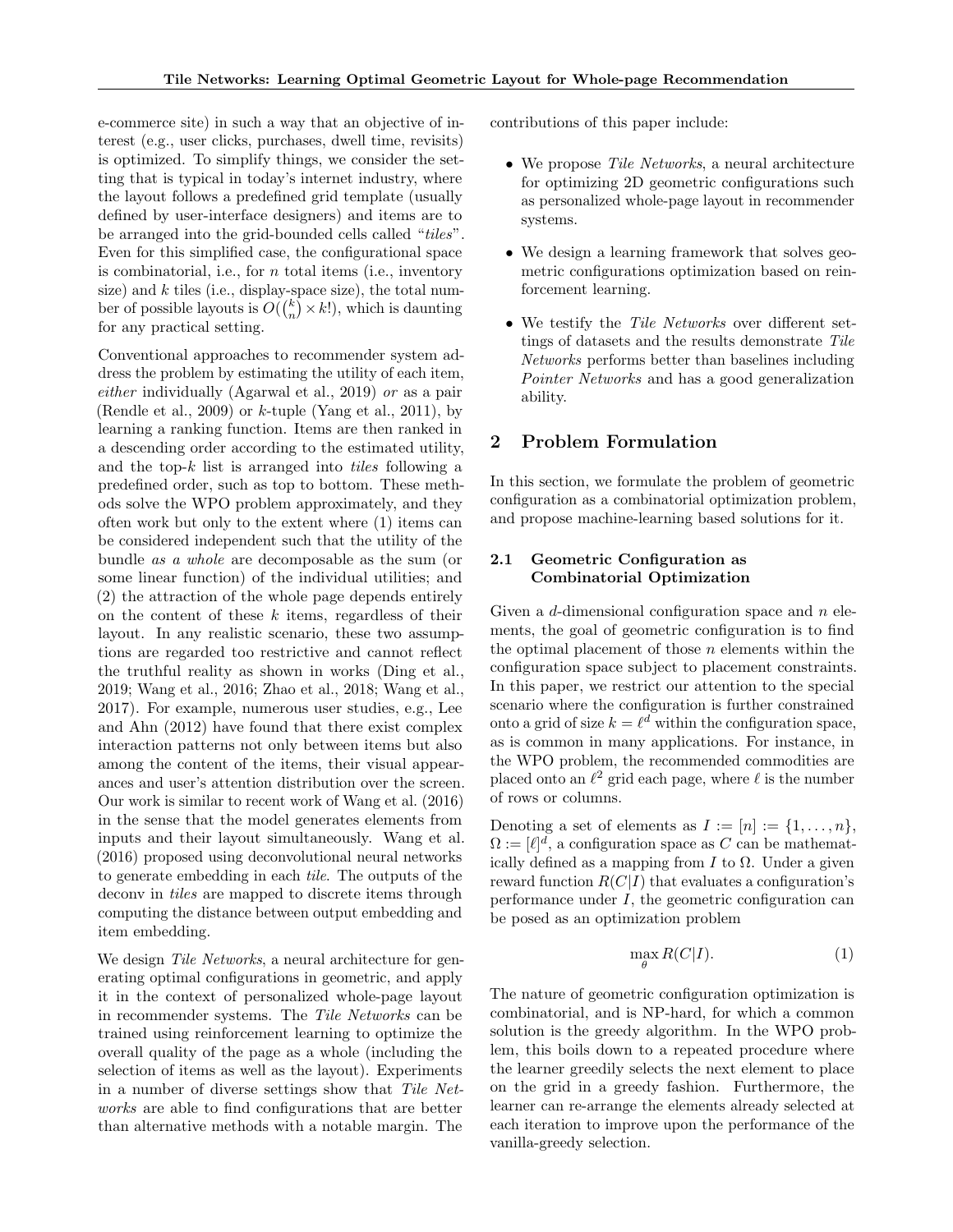## 2.2 Combinatorial Optimization with Reinforcement Learning

Recently, Bello et al. (2016) proposed to solve combinatorial optimization problems via reinforcement learning, modeling the greedy selection and rearrangement procedures as outcomes of an action policy. More specifically, denote  $C(I_t, \Omega_t)$  as the selected element and the arrangement at the t-th iteration, a policy refers to a  $\theta$ -parameterized probability distribution  $p_{\theta}(C(I_t, \Omega_t)|C_{t-1})$  over all possible  $C(I_t, \Omega_t)$  that assigns a probability to each possible configuration  $C$  as follows:

$$
P(C|I,\Omega) = \prod_{t=1}^{k} p_{\theta} (C(I_t,\Omega_t)|C_{t-1}).
$$
 (2)

With a slight abuse of notations, denote  $C(I_t)$  as the selected element from I at the t-th iteration and  $C(\Omega_t)$ as the rearrangement, we further have

$$
p_{\theta}\big(C(I_t, \Omega_t)|C_{t-1}\big) = p_{\theta}\big(C(I_t)|C_{t-1}\big)p_{\theta}\big(C(\Omega_t)|C_{t-1}\big). \tag{3}
$$

Under this setting, the goal reduces to finding the best policy parameter  $\theta$  by solving

$$
\max_{\theta} J(\theta) = E_{C \sim p} R(C|I). \tag{4}
$$

In the following, we propose to efficiently solve this formulation using Tile Networks, based on the design of Pointer Networks which we introduce below.

#### 2.3 Pointer Networks

Vinyals et al. (2015b) proposed a novel seq2seq framework called Pointer Networks which uses attention as a pointer to select a member of inputs which are decoded in a sequence as the output. The architecture can be used to tackle problems that the number of target classes in each step of output depends on the variable input sequence, which can't be well handled by existing sequence-to-sequence networks used by Sutskever et al. (2014). Pointer Networks trained using supervised learning show promising performance on three onedimensional geometric configuration problems: finding planar convex hulls, computing Delaunay triangulations, and solving travelling salesman problems (TSPs). Nazari et al. (2018) improved the seq2seq architecture by replacing RNN encoder with feed-forward networks. They are among the first to use reinforcement learning to train the model for geometric configuration optimization. Finally, latest work by Kool et al. (2019) further enhanced the architecture by using attention based encoders instead of RNNs. Both Nazari et al. (2018) and Kool et al. (2019) applied the algorithms to solve vehicle routing problems (VRPs). These works have by now focused primarily on the setting where the solution is a sequence (e.g., a route in TSPs/VRPs, ) and it's no need to further consider the placement positions in geometric space. This work attempts to extend this line of work for solving geometric configuration optimization in high-dimensional space where the predefined layout is incapable to handle this complexity.

# 3 Neural Network Architecture

In this section, we present the policy parameterization Tile Networks for geometric configuration and the motivation behind it.

Tile Networks follows an encoder-decoder network architecture where the main purpose of encoder is to project discrete values  $I = \{1, \ldots, n\}$  and grid-bounded tiles  $\Omega$ into a hidden representation. Inspired by previous work of Kool et al. (2019) which lets each member of inputs aware the existence of other members during encoding process, message passing is utilized in our encoder and is implemented through self-attention mechanism.

Different from Pointer Networks, our decoder needs to select a discrete value from  $I = \{1, \ldots, n\}$  and place it into a *tile* in space  $\Omega$ . At the same time, the decoder should memorize previously selected values and their layout to explicitly model their influence to future decisions.

The network architecture is depicted in Figure 1. The parameters of the decoder remain constant regrading to the number of discrete values  $I = \{1, \ldots, n\}$  and keep relatively compact.

**Encoder Network** The discrete values  $I = \{1, \ldots, n\}$ (e.g., the inventory of items in recommender systems) and tiles in geometric space  $\Omega$  are encoded separately using self-attention mechanism. For discrete value i of I, its feature is represented by a feature vector  $X_i$  (which may depend on users or contexts). For WPO, feature vector  $X_i$  contains user features and item features. Thus, the generated pages are conditioned on the personalized user features. The  $X_i$  acts as query and features  $X_1, \ldots, X_n$  of all other values serve as the keys and values simultaneously. Then the hidden state  $\mathbf{H}_{i}^{I}$  of discrete value *i* becomes:

$$
\mathbf{Q} = \mathbf{X}\mathbf{W}^{\mathbf{Q}}, \quad \mathbf{K} = \mathbf{X}\mathbf{W}^{\mathbf{K}}, \quad \mathbf{V} = \mathbf{X}\mathbf{W}^{\mathbf{V}} \tag{5}
$$

$$
\mathbf{H} = \frac{\text{Softmax}(\mathbf{Q} * \mathbf{K}^T)}{\sqrt{\mathbf{D}_{\mathbf{K}}}} \mathbf{V}
$$
(6)

$$
\mathbf{H}^{I} = \text{LayerNorm}(\mathbf{H} * \mathbf{W}^{O} + \mathbf{Q})
$$
 (7)

where  $Q, K, V$  are query, key, and value matrix after affine transformation by separately multiplying **X** with trainable parameters  $\mathbf{W^Q} \in \mathcal{R}^{O \times D_K}, \mathbf{W^K} \in$  $\mathcal{R}^{O\times D_K}, \mathbf{W}^{\mathbf{V}} \in \mathcal{R}^{O\times D_V}$ . W<sup>o</sup> is the linear projection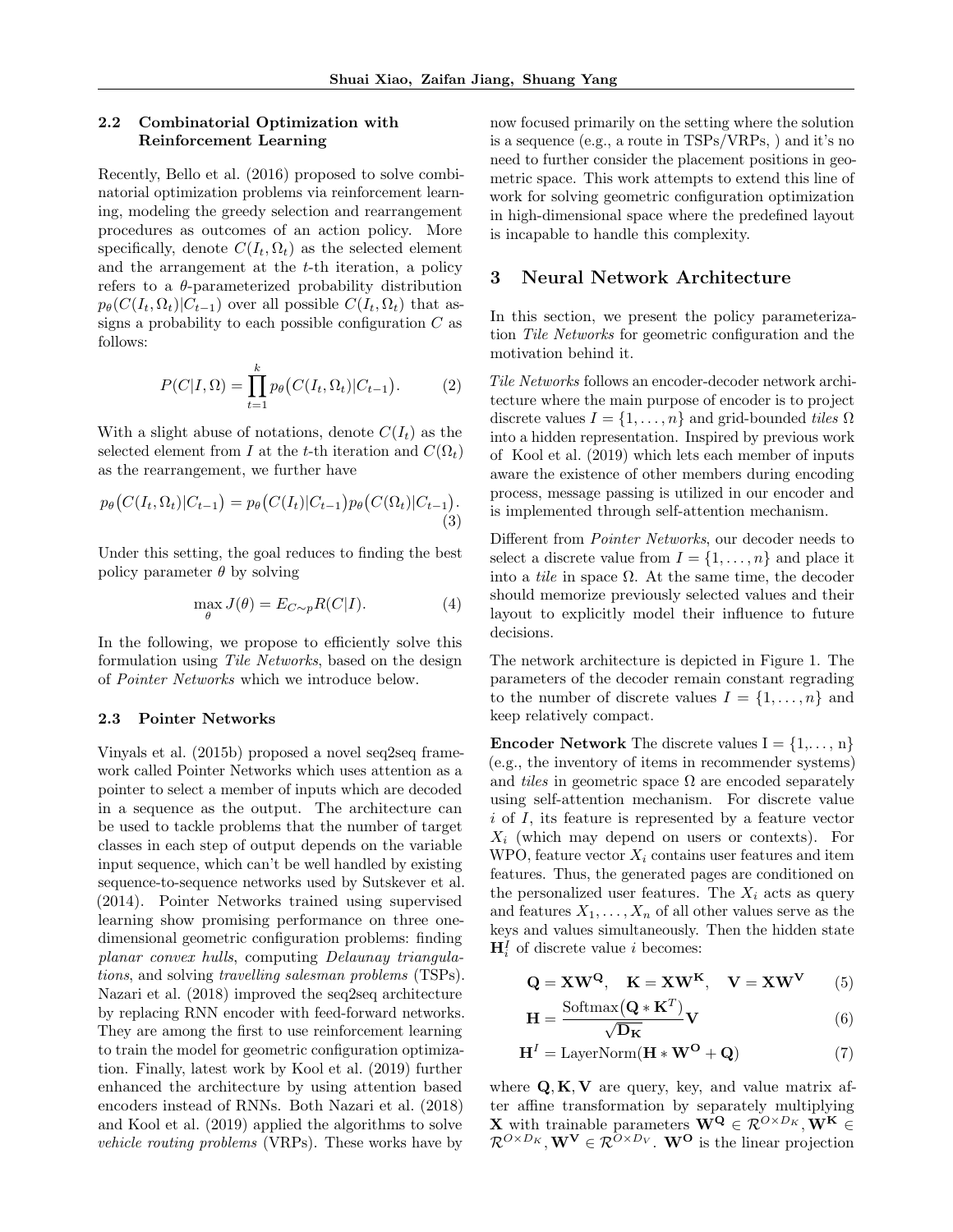

Figure 1: The architecture of Tile Networks. The dashed arrows pointed to the encoder represent attention over inputs. The dashed arrows pointed to the decoder indicate selecting decision at each decoding step.

parameter.

For tiles in geometric space  $\lambda$ , we use  $Z_i$  to denote coordinate representation of  $tile\ j$ . Then the hidden state of *tile* j denoted by  $\mathbf{H}_{j}^{\Omega}$  can be obtained using Equation 5 and 7 with a separate set of parameters.

Decoder Network The decoder needs to do two things: one is to select member of inputs and determine their layout; the other is to keep memory of past actions to make future decisions. To this end, we use LSTM to keep track of the current state of configuration  $C_t$ . At step  $t$ , the hidden state of LSTM decoder is updated as:

$$
h^{t} = \psi(W * h^{t-1} + V * [X_{\varphi(t-1)}, Z_{\phi(t-1)}])
$$
 (8)

where  $h^t$  can be seen as the representation of current configuration  $C_t$ .  $\varphi(t-1)$  is the index of selected discrete value from I at step  $t-1$  and  $\phi(t-1)$  is the index of selected *tile* at step  $t - 1$ . Therefore,  $C(I_t, \Omega_t) = (X_{\varphi(t-1)}, Z_{\phi(t-1)})$  in Equation 2.  $\psi$  is a nonlinear activation function applied element-wise. [] in Equation 8 is the vector concatenation operator. Note for the starting step  $t = 1$ ,  $X_{\varphi(0)}$ ,  $Z_{\phi(0)}$  are not from inputs but trainable parameters. At step  $t$ , the conditional probability of selecting member i from discrete values  $I$  and placing it into tile  $i$  is:

$$
u_i^t = v^I * \tanh(W_1^I * h^t + W_2^I * H_i^I)
$$
 (9)

$$
s_j^t = v^{\Omega} * \tanh(W_1^{\Omega} * h^t + W_2^{\Omega} * H_j^{\Omega}) \qquad (10)
$$

$$
p_t^I = \text{softmax}(u^t) \tag{11}
$$

$$
p_t^{\Omega} = \text{softmax}(s^t) \tag{12}
$$

where  $\{v^I, W_1^I, W_2^I\}$  are the trainable parameters of attention networks for selecting members of inputs and  $v^{\Omega}, W_1^{\Omega}, W_2^{\Omega}$  are parameters of attention networks for designing layout.  $p_t^I$  is the probability distribution over inputs I and  $p_t^{\Omega}$  is the probability distribution over tiles. Note items and tiles that have been selected pre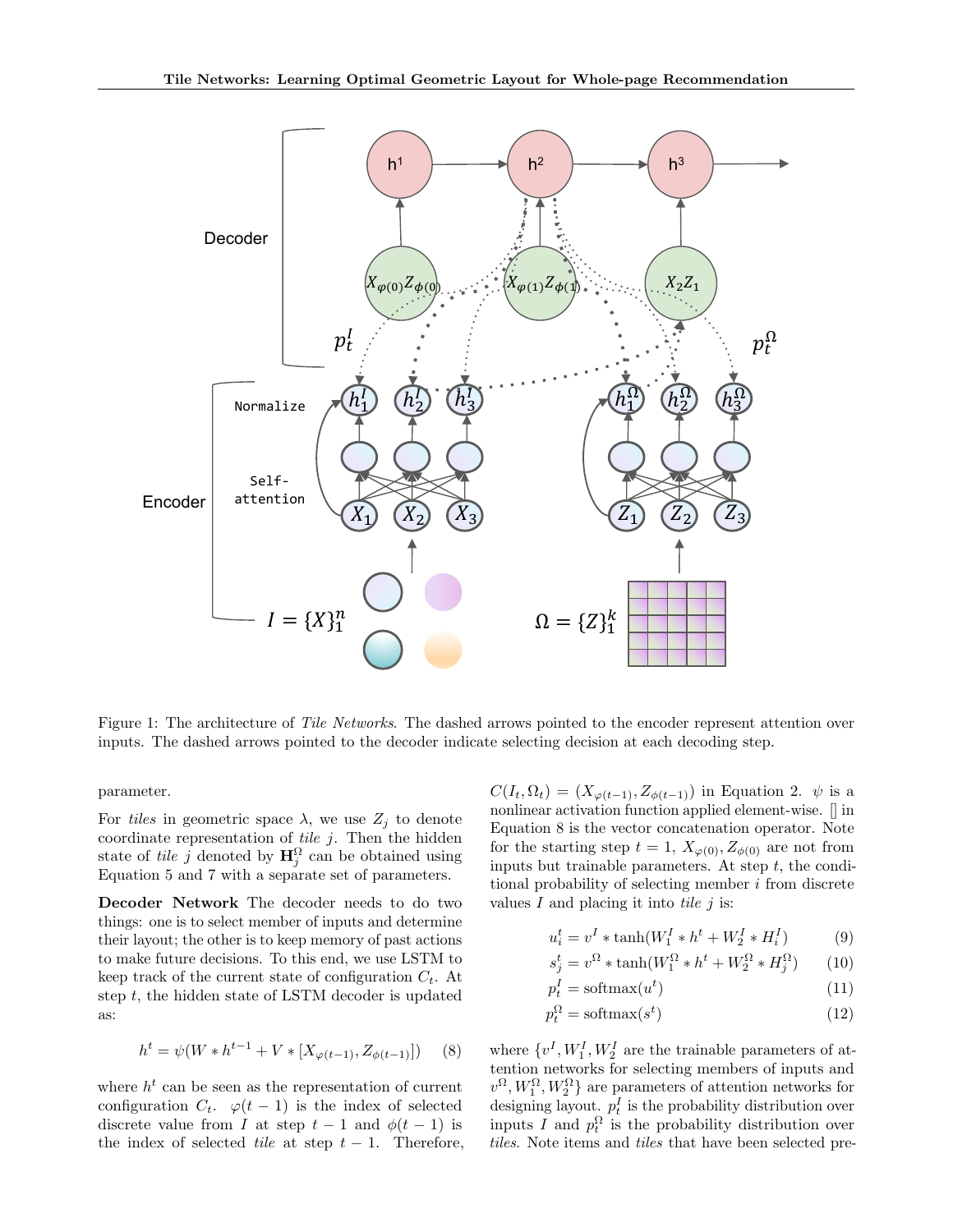viously will be masked when computing the probability distributions.

The Tile Networks selects a member of inputs and find its placement position sampled from distributions in Equation 11 and 12 rather than a deterministic way. This stochastic policy allows for exploration of configurations with high rewards.

Remark Although we use whole-page optimization as the testbed, the proposed method Tile Networks is not only applicable to the 2D setting and can be directly applied to more general settings, such as genome generation and high-dimensional space, such as 3D, etc. The items and positions can be encoded and decoded in a similar way as in 2D. For the self-attention encoder, the positions are encoded by considering all other positions, similar to text encoders in the natural language process. Therefore, for more general settings, like genome generation or irregular space, each individual position can be encoded only if we know its features, such as coordinates. Our method is not only applicable in regular 2D scenarios. For scenarios with too many possible "tiles", one possible approach is to aggregate positions into blocks and use the proposed method in a hierarchical manner by iteratively placing items in space.

## 4 Learning Algorithms

The stochastic policy  $p_{\theta}$  parameterized by Tile Networks can be optimized through stochastic gradient descent reinforce algorithm proposed by Williams (1992).

$$
\nabla_{\theta} J(\theta) = E_{C \sim p_{\theta}} R(C|I) \nabla_{\theta} \log p_{\theta}(C|I) \tag{13}
$$

The reward  $R(C|I)$  can be any value with interest that needs to optimized, such as dwell time, the number of clicks, NDCG. The learning procedure of Tile Networks is given in Figure 2. A batch of input samples  $\{I\}_1^B$ is draw and their configurations are proposed through the Tile Networks and presented to users. The users will decide to click the items based on their preference to the items and viewing order. The reward  $R(C|I)$ can be estimated via a critic. Then the policy  $p_{\theta}$  is updated using Equation 13. The critic is updated by minimizing  $\sum_{1}^{B} ||R(C'||I) - V(C'||I)||^2$  where  $V(C'||I)$ is the reward for  $C'$  collected from user's feedback. The learning algorithm is summarized in Algorithm 1.

Critic Architecture. The critic has three components: a self-attention encoder, a position-wise fullyconnected networks and an aggregate layer. The selfattention encoder is similar to the encoder of Tile Networks but the input contains the feature concatenation of  $X$  and position embedding  $Z$ . The position-wise fully-connected networks will apply fully-connected networks to the each hidden states of the encoder. The dimensions for queries, keys and values in self-attention is 128. The position-wise fully-connected layer has an output dimension 16 with ReLU activation function. Then the outputs are concatenated and passed through a fully-connected layer to produce the estimation of expected rewards.

Algorithm 1 Stochastic policy training of Tile Networks

Require: : Training dataset S, batch size B.

**Require:** :  $w_0$ , initial critic parameters.  $\theta_0$ , initial Tile Networks' parameters.

- 1: while  $\theta$  has not converged do
- 2: Sample  $\{I\}_{1}^{B}$  from training dataset S.
- 3: Sample configuration  $\{C\}_{1}^{B}$  from policy  $p_{\theta}(C|I).$
- 4: Estimate reward  $R(C|I)$  from critic networks.
- 5: Update Tile Networks' parameters  $\theta$  using Equation 13.
- 6: Update critic parameters w by minimizing  $\sum_1^B$  $||R(C'||I) - V(C'||I)||^2.$
- 7: end while

## 5 Experiments

We conduct experiments on real-world commercial recommendation system datasets. The results show improvement over several core performance metrics.

Datasets and Experimental Setup The dataset collected from one of the largest e-commercial platforms in the world includes a large-scale records of whole-page recommendations. It contains more than 14 million records with more than 743 thousands users and 7 million items. Both users and items have dense features and categorical features, indicating users' basic profiles and items' features. Users also have personalized features which show users' preferences over different items. Users' click-through data is also recorded where the items in tiles are presented to them. This dataset is publicly available  $<sup>1</sup>$ . We follow the settings in real</sup> application scenarios of the whole-page optimization where items are arranged into grid-spaced *tiles* and the tiles' size is 5 rows and 6 columns. 70% of the entire dataset are randomly sampled for training, 15% for validation and 15% for testing.

We adopt the procedure of Joachims et al. (2017) to generate the click data. First of all, we use the recorded click-through data to train a user-item preference model which estimates the click probability of each item when observed by users. Three popular layouts indicating users' scanning behaviors are used, namely 1) top-down row-wise order (Row-Env), 2) left-to-right column-wise

<sup>1</sup>https://github.com/rank2rec/rerank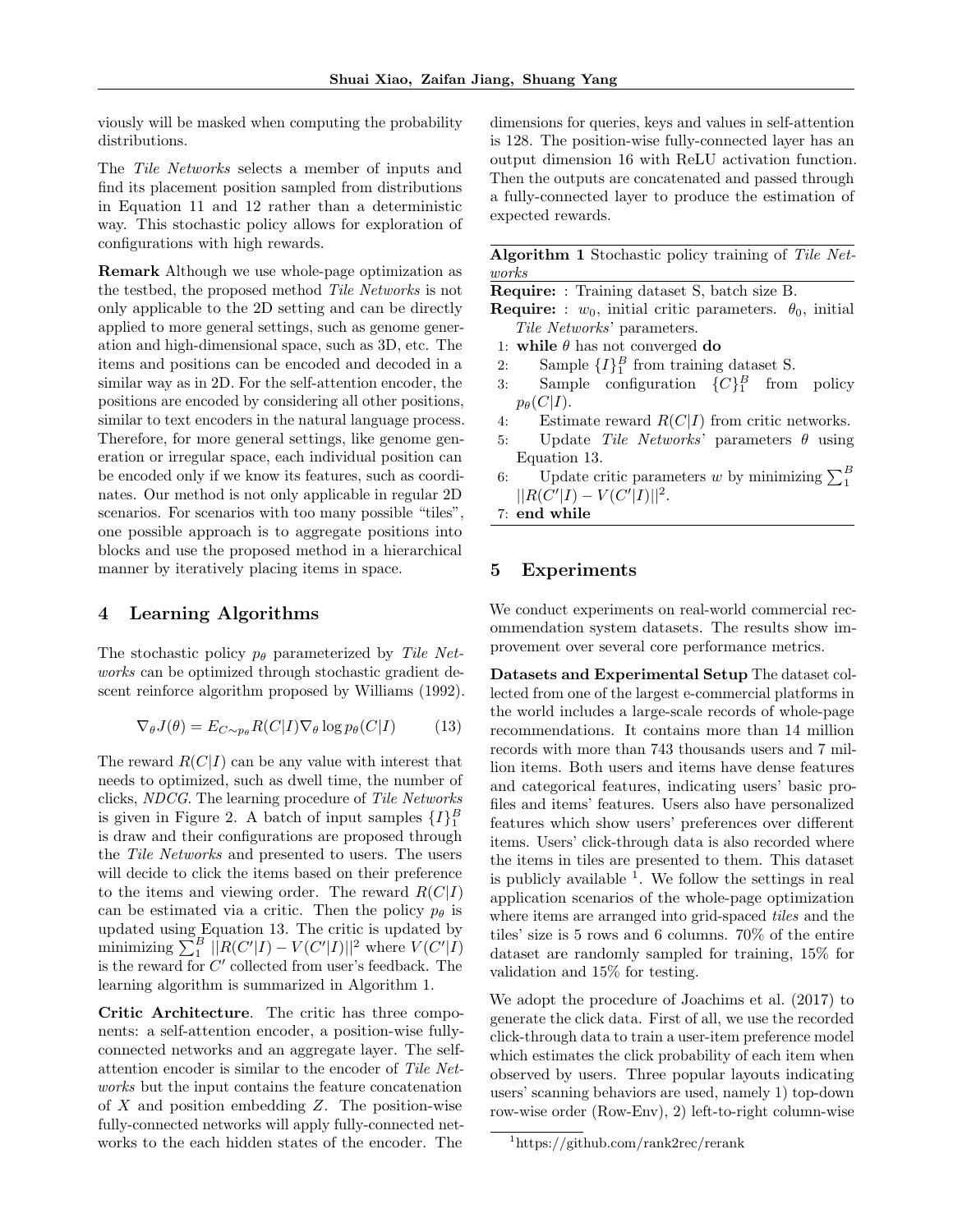

Figure 2: The pipeline of learning algorithm. The configurations are sampled from Tile Networks, which can be updated through stochastic gradient descent.

order (Col-Env), 3) central area to edges (Z-Env). A real layout (Real-Env) computed from the real dataset is also used. By simulating the user cascade model,  $\frac{1}{i^n}$ represent the observation probability of items observed by users, where  $i$  is the item order scanned by users and  $\eta = 0.05$  is the decay parameter. The click label is generated based on the product of click probability and observation probability.

The model for estimating user-item preference is a feedforward neural networks with 3 hidden layers and the hidden dimensions and activation functions are (32, 16, 8) and (relu, relu, tanh). The input is the concatenation of embedding features of users and items. The final layer is a sigmoid function which outputs the click probability. The real scanning order is computed following the method proposed by Guo et al. (2019) by factorizing the click probability into positions' attractiveness and items' attractiveness. The learned positions' attractiveness can be used as the real scanning order.

To testify the generalization capability of the proposed model, we simulate two item interaction dynamics following the procedure proposed by Bello et al. (2018), namely diverse clicks and similar clicks. For diverse clicks, one observed item won't be clicked if it's too similar to previously clicked items. For similar clicks, even an irrelevant item will be clicked when observed if they are very similar to previously clicked items. The similarity is defined as being the smallest 0.5 percentiles of Euclidean distances between items' features pairs within one page.

In summary, an environment consists of users' scanning pattern, user-item preference and item interaction dynamic. An environment will simulate user click based on user' viewing priority, items' attractiveness to users and item interaction dynamics. The generated clicks in training dataset are used to train all models. An environment generates clicks for each configuration (layout) output by learned models to evaluate the performance of those models.

Evaluation Metrics The widely-used metrics in recommendation systems, NDCG and Pre@K are employed to evaluate the model performance. NDCG is normalized discounted cumulative gain which measures the ranking quality. Pre@K calculates the percentage of clicked items in the top K tiles viewed by users. The NDCG/Prec@K are computed following the order of user view behavior, e.g, NDCG is computed in row-wise in Row-Env and in predicted order in Real-Env. The NDCG/Pre@10 computed this way is very similar to the grid metrics 11 used in Xie et al. (2019) where they first predict user view behavior and then compute grid metrics based on that. The definitions of those metrics are as follows:

• **NDCG** is a measure of ranking quality. NDCG  $=$  DCG/IDCG, where DCG is calculated as the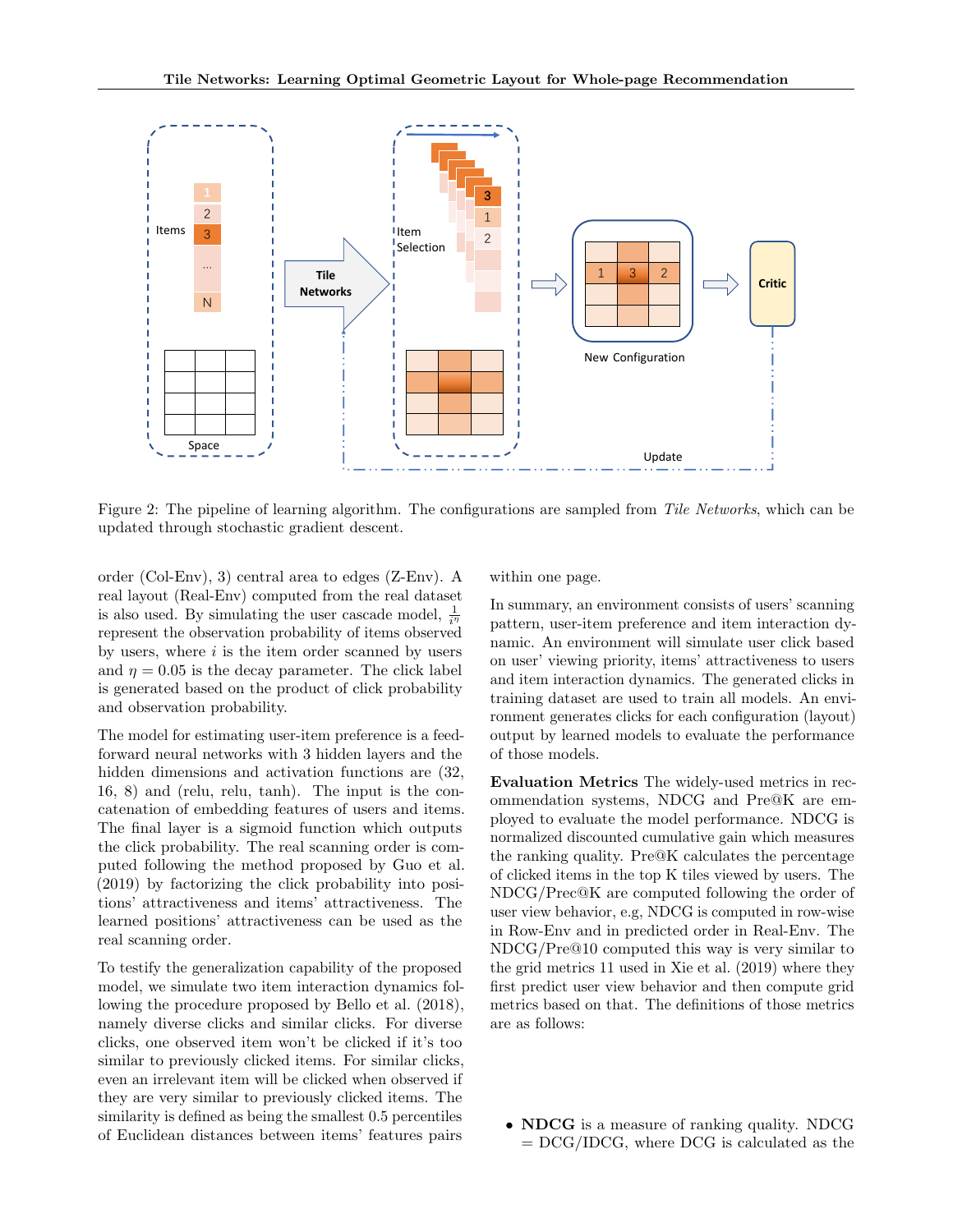following equation:

$$
DCG = \sum_{i=1}^{n} \frac{2^{rel_i} - 1}{\log_2(i+1)}
$$
(14)

where  $i$  is the number indicating the item is viewed in the *i*-th order and  $rel_i$  is the click label of this item. IDCG is ideal discounted cumulative gain and is equal to DCG after transforming  $rel_i$  by sorting  $rel_i$  decreasingly.

• Pre $@K$  is defined as the percentage of clicked items in the top-k viewed items.

$$
Pre@K = \frac{\sum_{i=1}^{K} (i)}{K} \tag{15}
$$

where  $1(i)$  is the indicator function about whether the item in the t-th viewed tile is clicked.

Baselines Many sophisticated learning to ranking methods have been developed for personalized recommendation, such as DeepFM (Guo et al., 2017), NFM (He and Chua, 2017) and Wide&Deep model (W&D) (Cheng et al., 2016). Those methods focus on CTR estimation and don't generate item layout directly. As Wide&Deep is the most effective recommendation algorithm used in industrial settings, we use WideDeep to represent those methods for CTR estimation. For whole-page recommendation, W&D model can be used to rank items and then ranked items are placed into tiles following a specific layout. The default layout used in practice is top-down row-wise order, which we denote as Row-W&D model. We also use other two layouts which are widely used in practice which are called Rol-W&D and Z-W&D. Pointer Networks proposed by Bello et al. (2018) can be used to determine the output sequence of items. Like W&D model, we also use three default layouts to place items ranked by Pointer Networks, leading to Row-Pointer, Col-Pointer, Z-Pointer model. Wang et al. (2016) propose using deconvolutional neural networks (Deconv) to generate optimal configurations, which simultaneously output items and their layout.

For personalized whole-page optimization, the inputs of items' features are the the concatenation of both items' and users' features. For simplicity, the user queries are not explicitly denoted in computation. The items usually contains dense features and categorical features.

For Wide&Deep model (W&D) (Cheng et al., 2016), a four-layer fully connected network is used with hidden state size of 128, 64 and activation functions of ReLU, ReLU. The model is trained using mini-batches of 128 training examples and Adam optimizer with an initial learning rate of 0.001.

For Pointer Networks, we follow the implementation as in Bello et al. (2018) where mini-batches of 128 training examples and LSTM cells with 128 hidden units are used. The optimizer used is Adam with an initial learning rate of 0.001.

For Tile Networks, the self-attention module also contains skip connections (He et al., 2016) and layer normalization (LN) (Ba et al., 2016). The dimensions of parameters  $\mathbf{W}^{\mathbf{Q}} \in \mathcal{R}^{O \times D_K}, \mathbf{W}^{\mathbf{K}} \in \mathcal{R}^{O \times D_K}, \mathbf{W}^{\mathbf{V}} \in$  $\mathcal{R}^{\tilde{O} \times D_V}$  in self-attention network and  $\mathbf{W}^{\mathbf{O}}$  are 128. For decoder, the dimensions of LSTM hidden state and weight matrix  $\{v^I, W_1^I, W_2^I, v^{\Omega}, W_1^{\Omega}, W_2^{\Omega}\}$  are all 64. The policy is learned using ADAM optimizer with an initial learning rate of 0.001. Lastly, our method is implemented in Tensorflow, and the experiments were run with two Nvidia Tesla K80 GPUs.

Results Table 1 shows the learning ability of Tile Networks when the diversity of items is preferred by users. We can observe that even though Tile Networks has to learn the layout, it can still estimate the layout better except for Pointer Networks whose default layout coincides with the environment's ground-truth layout. For these cases, Tile Networks has a lower but close performance with Pointer Networks. This is quite expected: When learning Pointer Networks and we know its optimal layout, the problems reduces to selecting appropriate items. However, for complex layout as in Real-Env, Tile Networks outperform Pointer Networks with a notable margin. Like Tile Networks, Deconv can also select items from inputs and output the layout directly. We can observe that Deconv performs stably across environments but has a lower performance than Tile Networks. We speculate this may be due to that Deconv models the interaction of items using local dependency, which can't capture the complex interaction of items. The results also show the robustness of Tile Networks in various settings.

To demonstrate the generalization ability and flexibility of Tile Networks, we also run models on environments where the concentration of items is preferred by users. Table 2 shows this empirical results. Tile Networks performs better than baselines except for Pointer Networks whose default users' viewing priority is the same with that of the environment. This demonstrates that our model can learn from data and is adaptive to various types of interactions in the data.

The learned users' viewing priority (corresponding layouts) are visualized in Figure 3 after transformation from priority to pixel intensity. The lightness of tiles indicates the tile priority of users' viewing of each tiles. The learned priority recover environment ground-truth layout well except small deviations that exist as shown in the Column-wise pattern in Figure 3. This uncovered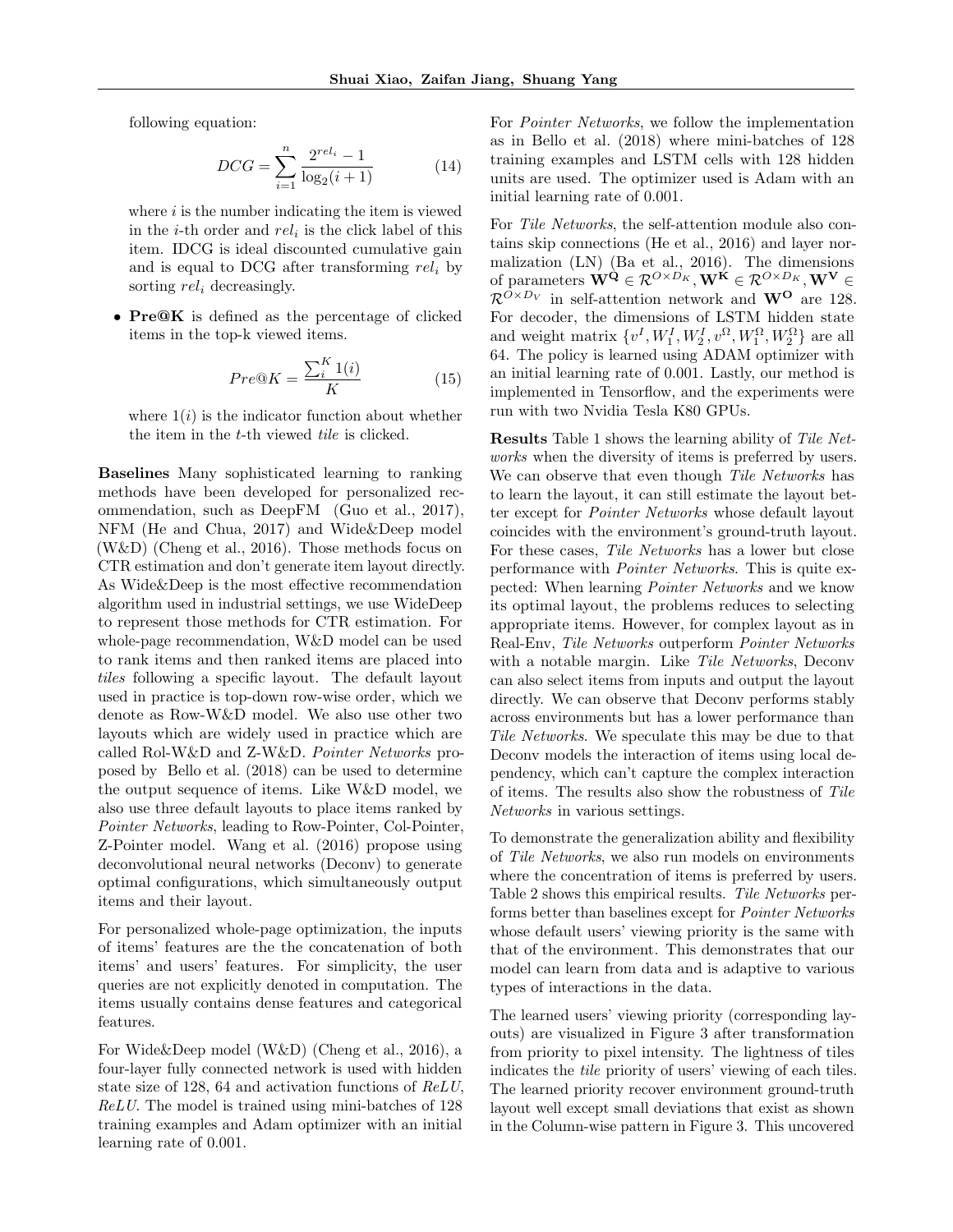

Figure 3: The learned layout for three typical patterns. The left figure shows the learned layout for Row-Env. The middle figure shows the learned layout for Col-Env. The right figure shows the learned layout for Z-Env.

| Table 1. Models performance on various chviromiches for diverse cheas. |             |        |             |        |             |        |             |        |  |
|------------------------------------------------------------------------|-------------|--------|-------------|--------|-------------|--------|-------------|--------|--|
|                                                                        | Row-Env     |        | $Col-Env$   |        | $Z$ -Env    |        | Real-Env    |        |  |
| Algorithm                                                              | <b>NDCG</b> | Pre@10 | <b>NDCG</b> | Pre@10 | <b>NDCG</b> | Pre@10 | <b>NDCG</b> | Pre@10 |  |
| Row-W&D                                                                | 0.801       | 0.172  | 0.615       | 0.158  | 0.697       | 0.136  | 0.711       | 0.152  |  |
| $Col-W&D$                                                              | 0.728       | 0.159  | 0.793       | 0.172  | 0.708       | 0.141  | 0.713       | 0.154  |  |
| Z-W&D                                                                  | 0.781       | 0.160  | 0.628       | 0.162  | 0.732       | 0.157  | 0.701       | 0.141  |  |
| Deconv                                                                 | 0.790       | 0.165  | 0.658       | 0.167  | 0.776       | 0.171  | 0.765       | 0.163  |  |
| Row-Pointer                                                            | 0.846       | 0.191  | 0.632       | 0.173  | 0.613       | 0.158  | 0.745       | 0.161  |  |
| Col-Pointer                                                            | 0.652       | 0.173  | 0.876       | 0.186  | 0.696       | 0.150  | 0.736       | 0.158  |  |
| Z-Pointer                                                              | 0.684       | 0.163  | 0.631       | 0.165  | 0.827       | 0.182  | 0.721       | 0.156  |  |
| Tile Networks                                                          | 0.845       | 0.193  | 0.875       | 0.186  | 0.826       | 0.182  | 0.794       | 0.169  |  |

Table 1: Models' performance on various environments for diverse clicks.

Table 2: Different models' performance on various environments for similar clicks.

|               | Row-Env     |        | $Col-Env$  |        | Z-Env |        | Real-Env    |        |
|---------------|-------------|--------|------------|--------|-------|--------|-------------|--------|
| Algorithm     | <b>NDCG</b> | Pre@10 | $\rm NDCG$ | Pre@10 | NDCG  | Pre@10 | <b>NDCG</b> | Pre@10 |
| Row-W&D       | 0.803       | 0.154  | 0.595      | 0.129  | 0.603 | 0.109  | 0.672       | 0.132  |
| $Col-W&D$     | 0.751       | 0.127  | 0.648      | 0.150  | 0.608 | 0.118  | 0.683       | 0.135  |
| Z-W&D         | 0.728       | 0.131  | 0.602      | 0.137  | 0.632 | 0.130  | 0.670       | 0.120  |
| Deconv        | 0.767       | 0.143  | 0.636      | 0.142  | 0.629 | 0.137  | 0.723       | 0.143  |
| Row-Pointer   | 0.835       | 0.162  | 0.603      | 0.130  | 0.613 | 0.132  | 0.712       | 0.139  |
| Col-Pointer   | 0.745       | 0.145  | 0.672      | 0.159  | 0.606 | 0.127  | 0.708       | 0.136  |
| Z-Pointer     | 0.764       | 0.141  | 0.618      | 0.141  | 0.698 | 0.152  | 0.709       | 0.137  |
| Tile Networks | 0.831       | 0.160  | 0.670      | 0.158  | 0.695 | 0.152  | 0.796       | 0.148  |

viewing priority can serve as interpretability map for regions that users pay more attention to. Those learned patterns are extremely useful for human–computer interaction study. For instance, promoters can show what they want to sell most in the region where users focus.

The variances of the evaluation metric performance are given in Table 3 to testify the robustness of methods. Tile Networks has comparable variance with Pointer Network, but smaller variance than that of Deconv.

# 6 Conclusion

The paper addresses an under-explored problem: optimal configuration in high-dimensional geometric space. We show a promising direction and propose a neural architecture called Tile Networks by extending Pointer

Networks to solve this problem. To verify the proposed idea, we use 2d personalized whole page optimization as testbed to carry out a series of experiments. Empirical results show that Tile Networks which can capture complex item interactions and user's viewing priority of tiles outperforms traditional learning-to-rank methods and recent data-driven approaches. Stable performances on variable environments show its generalization ability. For the future work, designing hierarchical decoding mechanism is a promising direction as the hierarchical structure is more efficient for capturing the interactions both in whole and local scale. Another promising direction is to make the selection of tile dependent on the content which can further improve the model's expressive power. Introducing interpretability into the model is beneficial for improving robustness and easiness for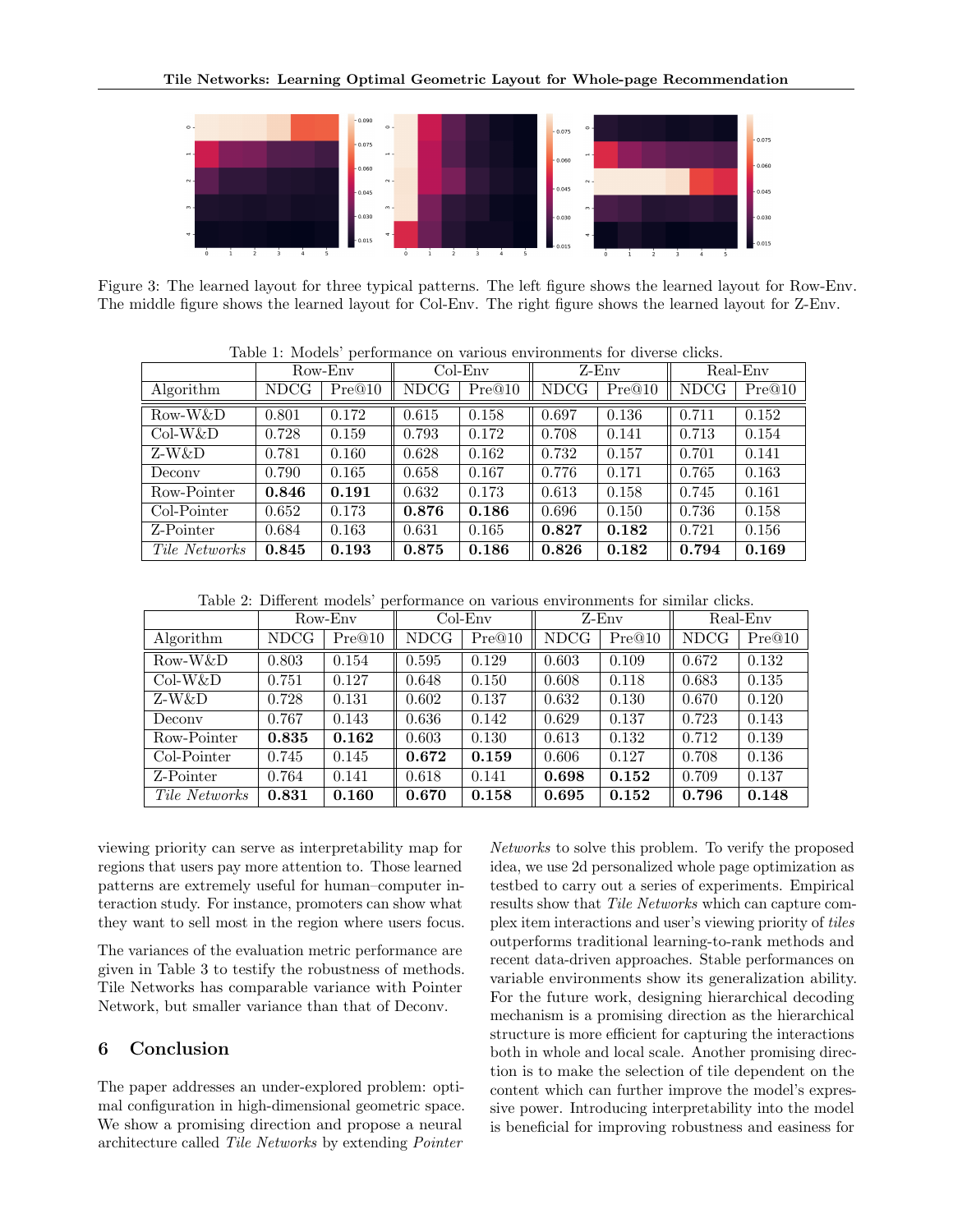Shuai Xiao, Zaifan Jiang, Shuang Yang

|               | Row-Env     |          | $Col-Env$ |          | Z-Env       |          | Real-Env    |          |
|---------------|-------------|----------|-----------|----------|-------------|----------|-------------|----------|
| Algorithm     | <b>NDCG</b> | Pre@10   | NDCG      | Pre@10   | <b>NDCG</b> | Pre@10   | <b>NDCG</b> | Pre@10   |
| Row-W&D       | $2.9e-3$    | $5.3e-3$ | $8.3e-3$  | $7.1e-3$ | $5.9e-3$    | $4.8e-3$ | $9.2e-3$    | 8.5e-3   |
| $Col-W&D$     | $5.1e-3$    | $4.6e-3$ | 8.1e-3    | $4.9e-3$ | $7.3e-3$    | $6.8e-3$ | $8.4e-3$    | $7.9e-3$ |
| Z-W&D         | $5.6e-3$    | $3.2e-3$ | $5.6e-3$  | $5.1e-3$ | $4.1e-3$    | $3.9e-3$ | $7.2e-3$    | $5.7e-3$ |
| Deconv        | $4.6e-2$    | $3.1e-2$ | $4.5e-2$  | $4.8e-2$ | $4.4e-2$    | $2.7e-2$ | $5.4e-2$    | $4.6e-2$ |
| Row-Pointer   | $3.6e-2$    | $2.9e-2$ | $3.1e-2$  | $2.8e-2$ | $3.8e-2$    | $2.6e-2$ | $4.2e-2$    | $3.7e-2$ |
| Col-Pointer   | $3.9e-2$    | $3.1e-2$ | $3.7e-2$  | $2.7e-2$ | $2.9e-2$    | $2.2e-2$ | $3.7e-2$    | $3.2e-2$ |
| Z-Pointer     | $3.4e-2$    | $2.7e-2$ | $2.7e-2$  | $2.1e-2$ | $3.4e-2$    | $2.3e-2$ | $4.2e-2$    | $3.4e-2$ |
| Tile Networks | $4.2e-2$    | $3.1e-2$ | $3.8e-2$  | $2.8e-2$ | $3.6e-2$    | $2.9e-2$ | $4.4e-2$    | $3.6e-2$ |

Table 3: Different models' performance variances on various environments for similar clicks.

end users.

# References

- Agarwal, A., Takatsu, K., Zaitsev, I., and Joachims, T. (2019). A general framework for counterfactual learning-to-rank. In ACM Conference on Research and Development in Information Retrieval (SIGIR).
- Azami, H. and Omidkhah, M. R. (2019). Modeling and optimization of characterization of nanostructure anodized aluminium oxide membranes. Journal of the Iranian Chemical Society, 16(5):985–997.
- Ba, J. L., Kiros, J. R., and Hinton, G. E. (2016). Layer normalization. *arXiv preprint arXiv:1607.06450*.
- Bello, I., Kulkarni, S., Jain, S., Boutilier, C., Chi, E., Eban, E., Luo, X., Mackey, A., and Meshi, O. (2018). Seq2slate: Re-ranking and slate optimization with rnns. arXiv preprint arXiv:1810.02019.
- Bello, I., Pham, H., Le, Q. V., Norouzi, M., and Bengio, S. (2016). Neural combinatorial optimization with reinforcement learning. arXiv preprint arXiv:1611.09940.
- Cheng, H.-T., Koc, L., Harmsen, J., Shaked, T., Chandra, T., Aradhye, H., Anderson, G., Corrado, G., Chai, W., Ispir, M., et al. (2016). Wide & deep learning for recommender systems. In Proceedings of the 1st workshop on deep learning for recommender systems, pages 7–10.
- Ding, W., Govindaraj, D., and Vishwanathan, S. (2019). Whole page optimization with global constraints. In Proceedings of the 25th ACM SIGKDD International Conference on Knowledge Discovery & Data Mining, pages 3153–3161. ACM.
- Guo, H., Tang, R., Ye, Y., Li, Z., and He, X. (2017). Deepfm: a factorization-machine based neural network for ctr prediction. In Proceedings of the 26th International Joint Conference on Artificial Intelligence, pages 1725–1731.
- Guo, H., Yu, J., Liu, Q., Tang, R., and Zhang, Y. (2019). Pal: A position-bias aware learning framework for ctr prediction in live recommender systems. In Proceedings of the 13th ACM Conference on Recommender Systems, RecSys '19, page 452–456, New York, NY, USA. Association for Computing Machinery.
- He, K., Zhang, X., Ren, S., and Sun, J. (2016). Deep residual learning for image recognition. In Proceedings of the IEEE conference on computer vision and pattern recognition, pages 770–778.
- He, X. and Chua, T.-S. (2017). Neural factorization machines for sparse predictive analytics. In Proceedings of the 40th International ACM SIGIR conference on Research and Development in Information Retrieval, pages 355–364.
- Joachims, T., Swaminathan, A., and Schnabel, T. (2017). Unbiased learning-to-rank with biased feedback. In Proceedings of the Tenth ACM International Conference on Web Search and Data Mining, pages 781–789. ACM.
- Kalinli, A. (2004). Optimal circuit design using immune algorithm. In Nicosia, G., Cutello, V., Bentley, P. J., and Timmis, J., editors, Artificial Immune Systems, pages 42–52, Berlin, Heidelberg. Springer Berlin Heidelberg.
- Kool, W., van Hoof, H., and Welling, M. (2019). Attention, learn to solve routing problems! In International Conference on Learning Representations.
- Lee, J. and Ahn, J.-H. (2012). Attention to banner ads and their effectiveness: An eye-tracking approach. International Journal of Electronic Commerce, 17(1):119–137.
- Liwo, A., Lee, J., Ripoll, D. R., Pillardy, J., and Scheraga, H. A. (1999). Protein structure prediction by global optimization of a potential energy function. Proceedings of the National Academy of Sciences, 96(10):5482–5485.